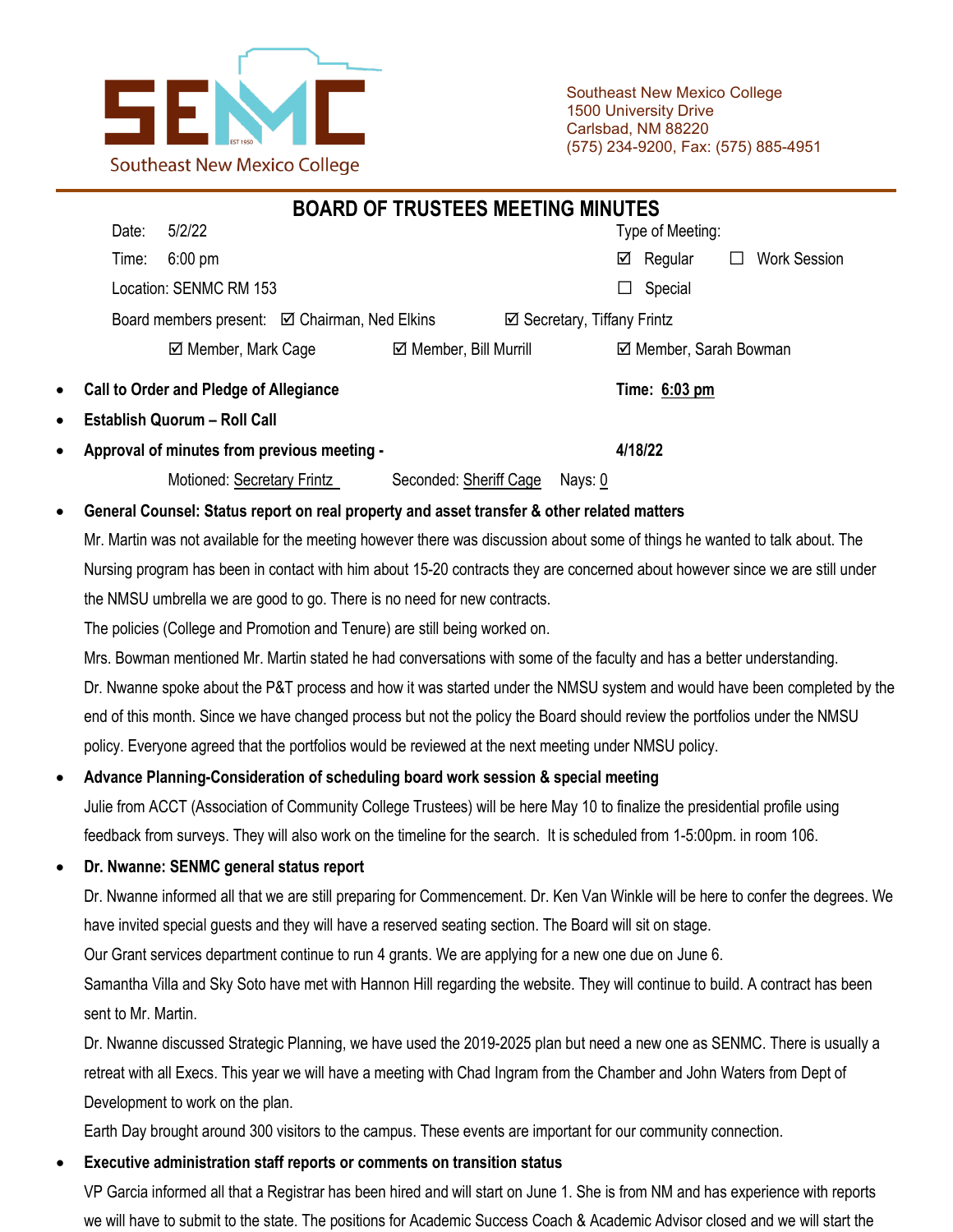interviewing process soon. Discussed the enrollment numbers to date. Informed all that the contract has been secured for the dual enrolled.

Dr. Harris updated that an offer was made for an instructor for History and Government, fingers crossed they accept. Informed all that Dr. Hamedi created an Associate degree program for Psychology. It is beginning the process to get approved.

Dr. Volpi stated she met with Anthology and explained how so much is happening that we cannot see. Explained there have been meetings to go over what we need and so forth. Anthology provided slides of the standard timeline but said ours is not standard. There will be time cut off in certain places that don't apply to us such as the data transfer. Anthology will be here June 20 and will meet with the Board.

• **Dr. Volpi: Budget**

Dr. Volpi provided the Board with some documents and proceeded to explain the numbers used.

Motion was made to approve the budget as presented.

Motioned: Sheriff Cage Seconded: Mrs. Bowman Nays: 0

#### • **Carol Thomas, VP Ferrili: update**

Ms. Thomas was not present however Dr. Volpi and Ms. Girón from Ferrili explained the Anthology slide and meeting date was the update.

#### • **College & Community Committee report**

Mr. Craig Stephens presented the update to the Board. He started by thanking them for their work. He confirmed the list of items the committee was to work on…1. Review Presidential resumes 2. Outreach to Community 3. Help promote SENMC 4. Outreach to businesses for training opportunities 5. Have access to administration 6. Create a list of attributes for the Presidential candidate which has been sent 7. Create a list of challenges and opportunities for the college which was also sent 8. Work on contracts with nursing which was discovered that are not needed since we are under the NMSU umbrella still 9. Comments from meeting include tenure- a huge concern on campus 10. Faculty feel like they should get a co-counsel with Higher Education experience 11. Faculty have concerns with Executive team, mainly with communication 12. Suggest Faculty has a place on the agenda to report to the board. There was a discussion and suggestion that all employee groups should have a place on the agenda, even the student government. Sheriff Cage mentioned that all need to be respectful of the chain of command and that no one will be blindsided by anything said at the meetings. Discussion about the committee meeting not being the place to voice complaints. It needs to be constructive.

#### • **Public Comments**

Dianne Hardin invited all to the Nurse pinning on Saturday May 7 at 2:00pm and the Walter Gerrells PAC.

Zane Biebelle updated all that the Faculty Council will now be the Faculty Senate, they are waiting for a volunteer for President of that group. Chairman Elkins asked what the difference is between the council and senate. Ms. Biebelle explained that the senate for NMSU was in Las Cruces (we had a rep from here on the Senate) and they handled academic requests such as changing the grading system vs the Council is the middle person between the Faculty and Administration here on campus.

Norbert Rempe commented that the minutes do not have good explanations and uses acronyms which may be unknown to the public. Also said the documents presented in the meetings should also be uploaded. Commented that the zoom link is not posted publicly for the board meetings and would like information regarding the College Community Committee meetings posted publicly.